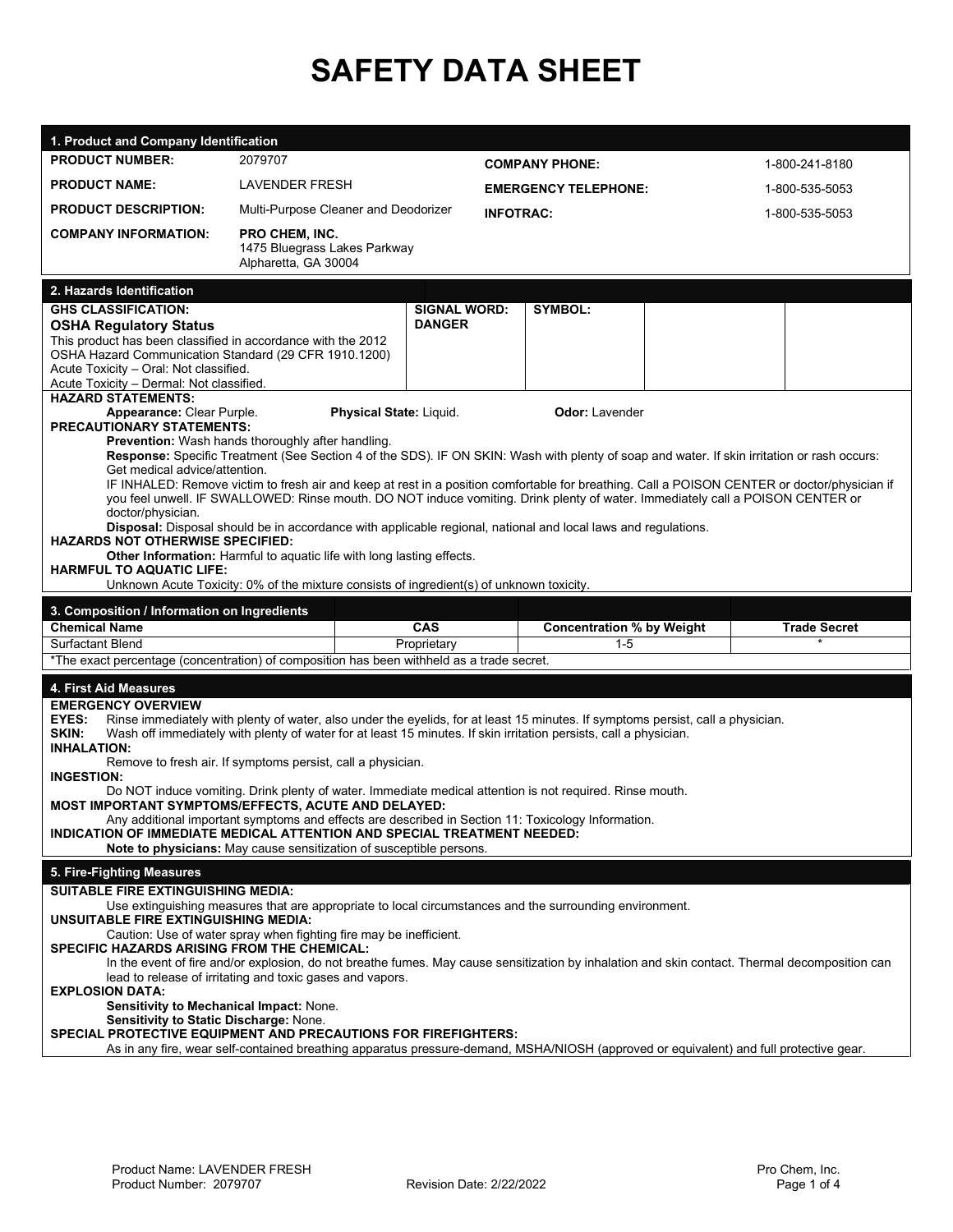| 6. Accidental Release Measures                                                                                                                                           |                                                                                                   |                                                                                                                                       |                                                                                                                                                 |  |  |  |  |
|--------------------------------------------------------------------------------------------------------------------------------------------------------------------------|---------------------------------------------------------------------------------------------------|---------------------------------------------------------------------------------------------------------------------------------------|-------------------------------------------------------------------------------------------------------------------------------------------------|--|--|--|--|
| <b>PERSONAL PRECAUTIONS:</b>                                                                                                                                             |                                                                                                   |                                                                                                                                       |                                                                                                                                                 |  |  |  |  |
|                                                                                                                                                                          | Use personal protective equipment as required. Avoid contact with eyes and skin.                  |                                                                                                                                       |                                                                                                                                                 |  |  |  |  |
| <b>ENVIRONMENTAL PRECAUTIONS:</b>                                                                                                                                        |                                                                                                   |                                                                                                                                       |                                                                                                                                                 |  |  |  |  |
|                                                                                                                                                                          |                                                                                                   |                                                                                                                                       | Do not allow into any storm sewer drains, lakes, streams, ponds, estuaries, oceans or other surface water bodies. Should not be released into   |  |  |  |  |
| <b>METHODS &amp; MATERIALS FOR CONTAINMENT &amp; CLEANUP:</b>                                                                                                            | the environment. Dispose of according to all local city, state and federal rules and regulations. |                                                                                                                                       |                                                                                                                                                 |  |  |  |  |
|                                                                                                                                                                          | Methods for containment: Prevent further leakage or spillage if safe to do so.                    |                                                                                                                                       |                                                                                                                                                 |  |  |  |  |
|                                                                                                                                                                          |                                                                                                   |                                                                                                                                       | Methods for cleaning up: Soak up with inert absorbent material. Pick up and transfer to properly labeled containers. After cleaning, flush away |  |  |  |  |
| traces with water. Prevent product from entering drains.                                                                                                                 |                                                                                                   |                                                                                                                                       |                                                                                                                                                 |  |  |  |  |
| 7. Handling and Storage                                                                                                                                                  |                                                                                                   |                                                                                                                                       |                                                                                                                                                 |  |  |  |  |
| <b>SAFE HANDLING:</b>                                                                                                                                                    |                                                                                                   |                                                                                                                                       |                                                                                                                                                 |  |  |  |  |
|                                                                                                                                                                          |                                                                                                   | Ensure adequate ventilation, especially in confined areas. Use personal protective equipment as required.                             |                                                                                                                                                 |  |  |  |  |
| <b>SAFE STORAGE &amp; INCOMPATIBILITIES:</b>                                                                                                                             |                                                                                                   |                                                                                                                                       | Storage Conditions: Keep out of the reach of children. Keep container tightly closed. Keep containers tightly closed in a cool, well-ventilated |  |  |  |  |
| place.                                                                                                                                                                   |                                                                                                   |                                                                                                                                       |                                                                                                                                                 |  |  |  |  |
|                                                                                                                                                                          | Incompatible Materials: None known based on information supplied.                                 |                                                                                                                                       |                                                                                                                                                 |  |  |  |  |
| 8. Exposure Controls / Personal Protection                                                                                                                               |                                                                                                   |                                                                                                                                       |                                                                                                                                                 |  |  |  |  |
| <b>CONTROL PARAMETERS</b>                                                                                                                                                |                                                                                                   |                                                                                                                                       |                                                                                                                                                 |  |  |  |  |
| <b>APPROPRIATE ENGINEERING CONTROLS:</b>                                                                                                                                 |                                                                                                   |                                                                                                                                       |                                                                                                                                                 |  |  |  |  |
| Showers, Eyewash stations and Ventilation systems.                                                                                                                       |                                                                                                   |                                                                                                                                       |                                                                                                                                                 |  |  |  |  |
| <b>PERSONAL PROTECTIVE EQUIPMENT:</b>                                                                                                                                    |                                                                                                   |                                                                                                                                       |                                                                                                                                                 |  |  |  |  |
|                                                                                                                                                                          |                                                                                                   |                                                                                                                                       |                                                                                                                                                 |  |  |  |  |
|                                                                                                                                                                          |                                                                                                   |                                                                                                                                       |                                                                                                                                                 |  |  |  |  |
|                                                                                                                                                                          |                                                                                                   |                                                                                                                                       |                                                                                                                                                 |  |  |  |  |
| Skin/Body Protection: Rubber gloves.                                                                                                                                     | Eye/Face Protection: Safety glasses or chemical splash goggles.                                   |                                                                                                                                       |                                                                                                                                                 |  |  |  |  |
|                                                                                                                                                                          |                                                                                                   | Respiratory Protection: Ensure adequate ventilation, especially in confined areas. In case of inadequate ventilation wear respiratory |                                                                                                                                                 |  |  |  |  |
| protection.                                                                                                                                                              |                                                                                                   |                                                                                                                                       |                                                                                                                                                 |  |  |  |  |
|                                                                                                                                                                          |                                                                                                   | General Hygiene Considerations: When using do not eat, drink or smoke. Wash contaminated clothing before reuse.                       |                                                                                                                                                 |  |  |  |  |
| 9. Physical & Chemical Properties                                                                                                                                        |                                                                                                   |                                                                                                                                       |                                                                                                                                                 |  |  |  |  |
| Appearance:                                                                                                                                                              | Clear Purple                                                                                      | Flammability(solid/gas):                                                                                                              | No data available                                                                                                                               |  |  |  |  |
| <b>Physical State:</b>                                                                                                                                                   | Liquid                                                                                            | <b>Flammability Limits in Air:</b>                                                                                                    |                                                                                                                                                 |  |  |  |  |
| Color:                                                                                                                                                                   | Purple                                                                                            | Flammability Limit-lower (%):                                                                                                         | No information available                                                                                                                        |  |  |  |  |
| Odor:                                                                                                                                                                    | Lavender                                                                                          | Flammability Limit-upper (%):                                                                                                         | No information available                                                                                                                        |  |  |  |  |
| <b>Odor Threshold:</b>                                                                                                                                                   | No information available<br>$6.0 - 8.0$                                                           | <b>Vapor Density:</b>                                                                                                                 | No information available<br>No information available                                                                                            |  |  |  |  |
| pH:<br>VOC Content (%):                                                                                                                                                  | 0%                                                                                                | Vapor Pressure:<br><b>Density Lbs/Gal:</b>                                                                                            | 8.33                                                                                                                                            |  |  |  |  |
| <b>Boiling Point/Range:</b>                                                                                                                                              | 100°C / 212°F Degrees                                                                             | <b>Water Solubility:</b>                                                                                                              | Complete                                                                                                                                        |  |  |  |  |
| <b>Viscosity:</b>                                                                                                                                                        | $< 25$ cP @ 25°C                                                                                  | <b>Auto-Ignition Temp:</b>                                                                                                            | No information available                                                                                                                        |  |  |  |  |
| <b>Flash Point:</b>                                                                                                                                                      | None                                                                                              | <b>Decomposition Temp:</b>                                                                                                            | No information available                                                                                                                        |  |  |  |  |
| <b>Specific Gravity:</b>                                                                                                                                                 | 1.0                                                                                               | Partition Coeff(n-octanol/water):                                                                                                     | No information available                                                                                                                        |  |  |  |  |
| <b>Melting Point/Freezing Point:</b>                                                                                                                                     | No information available                                                                          | <b>Evaporation Rate:</b>                                                                                                              | No information available                                                                                                                        |  |  |  |  |
| 10. Stability & Reactivity Information                                                                                                                                   |                                                                                                   |                                                                                                                                       |                                                                                                                                                 |  |  |  |  |
| <b>REACTIVITY:</b>                                                                                                                                                       |                                                                                                   |                                                                                                                                       |                                                                                                                                                 |  |  |  |  |
| No data available.                                                                                                                                                       |                                                                                                   |                                                                                                                                       |                                                                                                                                                 |  |  |  |  |
| <b>CHEMICAL STABILITY:</b>                                                                                                                                               |                                                                                                   |                                                                                                                                       |                                                                                                                                                 |  |  |  |  |
| Stable under recommended storage conditions.                                                                                                                             |                                                                                                   |                                                                                                                                       |                                                                                                                                                 |  |  |  |  |
| <b>POSSIBILITY OF HAZARDOUS REACTIONS:</b><br>None under normal processing.                                                                                              |                                                                                                   |                                                                                                                                       |                                                                                                                                                 |  |  |  |  |
| <b>CONDITIONS TO AVOID:</b>                                                                                                                                              |                                                                                                   |                                                                                                                                       |                                                                                                                                                 |  |  |  |  |
| Extremes of temperature and direct sunlight.                                                                                                                             |                                                                                                   |                                                                                                                                       |                                                                                                                                                 |  |  |  |  |
| <b>INCOMPATIBLE MATERIALS:</b><br>None known based on information supplied.                                                                                              |                                                                                                   |                                                                                                                                       |                                                                                                                                                 |  |  |  |  |
| <b>HAZARDOUS DECOMPOSITION PRODUCTS:</b>                                                                                                                                 |                                                                                                   |                                                                                                                                       |                                                                                                                                                 |  |  |  |  |
| None known based on information supplied.                                                                                                                                |                                                                                                   |                                                                                                                                       |                                                                                                                                                 |  |  |  |  |
|                                                                                                                                                                          |                                                                                                   |                                                                                                                                       |                                                                                                                                                 |  |  |  |  |
| 11. Toxicological Information                                                                                                                                            |                                                                                                   |                                                                                                                                       |                                                                                                                                                 |  |  |  |  |
| SYMPTOMS RELATED TO THE PHYSICAL, CHEMICAL AND TOXICOLOGICAL CHARACTERISTICS:<br>Inhalation: Avoid breathing vapors or mists. May cause irritation of respiratory tract. |                                                                                                   |                                                                                                                                       |                                                                                                                                                 |  |  |  |  |
| Skin Contact: Avoid contact with skin. Prolonged or repeated contact may dry skin and cause irritation.                                                                  |                                                                                                   |                                                                                                                                       |                                                                                                                                                 |  |  |  |  |
|                                                                                                                                                                          | Eye Contact: Avoid contact with eyes. May cause irritation.                                       |                                                                                                                                       |                                                                                                                                                 |  |  |  |  |
|                                                                                                                                                                          |                                                                                                   |                                                                                                                                       |                                                                                                                                                 |  |  |  |  |
|                                                                                                                                                                          | Ingestion: Do not taste or swallow. May cause gastro intestinal irritation.                       |                                                                                                                                       |                                                                                                                                                 |  |  |  |  |
| <b>Chemical Name:</b>                                                                                                                                                    | Oral LD50:                                                                                        | Dermal LD50:                                                                                                                          | <b>Inhalation LC50:</b>                                                                                                                         |  |  |  |  |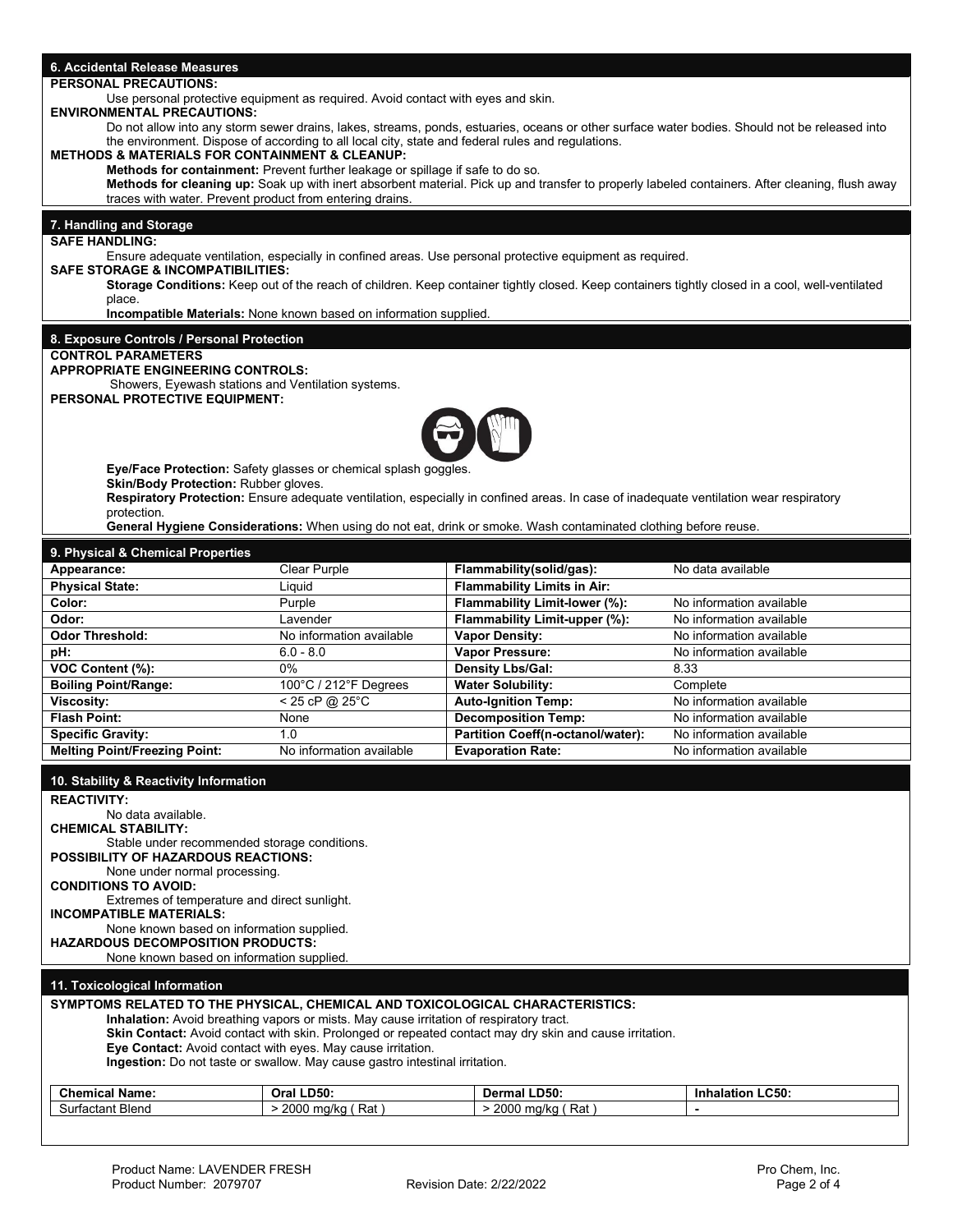| <b>INFORMATION ON TOXICLOGICAL EFFECTS:</b><br><b>Symptoms:</b> No information available.<br>DELAYED AND IMMEDIATE EFFECTS AS WELL AS CHRONIC EFFECTS FROM SHORT AND LONG-TERM EXPOSURE:<br><b>SENSITIZATION:</b><br>No information available.<br><b>GERM CELL MUTAGENICITY:</b><br>No information available.<br><b>CARCINOGENICITY:</b><br>No information available.<br><b>REPRODUCTIVE TOXICITY:</b><br>No information available.<br>STOT - single exposure: No information available.<br>STOT - repeated exposure: No information available.<br><b>CHRONIC TOXICITY:</b><br>Repeated contact may cause allergic reactions in very susceptible persons. Avoid repeated exposure. |                                       |                                          |  |  |  |  |
|------------------------------------------------------------------------------------------------------------------------------------------------------------------------------------------------------------------------------------------------------------------------------------------------------------------------------------------------------------------------------------------------------------------------------------------------------------------------------------------------------------------------------------------------------------------------------------------------------------------------------------------------------------------------------------|---------------------------------------|------------------------------------------|--|--|--|--|
| <b>ASPIRATION HAZARD:</b><br>No information available.<br>NUMERICAL MEASURES OF TOXICITY - PRODUCT INFORMATION<br><b>Unknown Acute Toxicity: 0% of the mixture consists of ingredient(s) of unknown toxicity.</b><br>The following values are calculated based on chapter 3 of the GHS document.<br>66,667.00<br>ATEmix (oral)<br>ATEmix (dermal)<br>66,667.00                                                                                                                                                                                                                                                                                                                     |                                       |                                          |  |  |  |  |
| 12. Ecological Information                                                                                                                                                                                                                                                                                                                                                                                                                                                                                                                                                                                                                                                         |                                       |                                          |  |  |  |  |
| <b>ECOTOXICITY:</b>                                                                                                                                                                                                                                                                                                                                                                                                                                                                                                                                                                                                                                                                |                                       |                                          |  |  |  |  |
| 0% of the mixture consists of components(s) of unknown hazards to the aquatic environment.                                                                                                                                                                                                                                                                                                                                                                                                                                                                                                                                                                                         |                                       |                                          |  |  |  |  |
| <b>Chemical Name</b><br>Algae/aquatic plants<br><b>Surfactant Blend</b>                                                                                                                                                                                                                                                                                                                                                                                                                                                                                                                                                                                                            | Fish<br>1.2: 96 h Oncorhynchus mykiss | Crustacea<br>5.3: 48 h Daphnia mg/L LC50 |  |  |  |  |
| PERSISTENCE AND DEGRADABILITY:<br>No information available.<br><b>BIOACCUMULATIVE POTENTIAL:</b><br>No information available.<br><b>OTHER ADVERSE EFFECTS:</b><br>No information available.                                                                                                                                                                                                                                                                                                                                                                                                                                                                                        | ma/L LC50                             |                                          |  |  |  |  |
| 13. Disposal Consideration                                                                                                                                                                                                                                                                                                                                                                                                                                                                                                                                                                                                                                                         |                                       |                                          |  |  |  |  |
| <b>WASTE TREATMENT METHODS:</b><br>Disposal of Wastes: Disposal should be in accordance with applicable regional, national and local laws and regulations.<br>Contaminated Packaging: Do not reuse container.<br>This product contains one or more substances that are listed with the State of California as a hazardous waste.                                                                                                                                                                                                                                                                                                                                                   |                                       |                                          |  |  |  |  |
| 14. Transportation Information                                                                                                                                                                                                                                                                                                                                                                                                                                                                                                                                                                                                                                                     |                                       |                                          |  |  |  |  |
| The basic description below is specific to the container size. This information is provided for at a glance DOT information. Please refer to the container<br>and/or shipping papers for the appropriate shipping description before tendering this material for shipment.<br>For additional information, please contact the distributor listed in Section 1 of this SDS.<br><b>DOT:</b> Not regulated<br><b>TDG: Not regulated</b>                                                                                                                                                                                                                                                |                                       |                                          |  |  |  |  |
| 15. Regulatory Information                                                                                                                                                                                                                                                                                                                                                                                                                                                                                                                                                                                                                                                         |                                       |                                          |  |  |  |  |
| <b>INTERNATIONAL INVENTORIES</b><br><b>TSCA: Complies</b><br><b>DSL/NDSL: Complies</b><br>Legend:<br>TSCA - United States Toxic Substances Control Act Section 8(b) Inventory<br><b>DSL/NDSL - Canadian Domestic Substances List/Non-Domestic Substances List</b><br><b>US FEDERAL REGULATIONS</b>                                                                                                                                                                                                                                                                                                                                                                                 |                                       |                                          |  |  |  |  |
| <b>SARA 313:</b><br>Section 313 of Title III of the Superfund Amendments and Reauthorization Act of 1986 (SARA). This product does not contain any chemicals<br>which are subject to the reporting requirements of the Act and Title 40 of the Code of Federal Requlations, Part 372<br>SARA 311/312 HAZARD CATEGORIES:<br><b>Acute Health Hazard: Yes</b><br><b>Chronic Health Hazard: No</b><br>Fire Hazard: No<br>Sudden Release of Pressure Hazard: No                                                                                                                                                                                                                         |                                       |                                          |  |  |  |  |
| Reactive Hazard: No<br>CWA (Clean Water Act): This product does not contain any substances regulated as pollutants pursuant to the Clean Water Act (40 CFR 122.21 and 40<br>CFR 122.42).<br><b>CERCLA:</b>                                                                                                                                                                                                                                                                                                                                                                                                                                                                         |                                       |                                          |  |  |  |  |
| This material, as supplied, does not contain any substances regulated as hazardous substances under the Comprehensive Environmental<br>Response Compensation and Liability Act (CERCLA) (40 CFR 302) or the Superfund Amendments and Reauthorization Act (SARA) (40 CFR<br>355). There may be specific reporting requirements at the local, regional, or state level pertaining to releases of this material.                                                                                                                                                                                                                                                                      |                                       |                                          |  |  |  |  |
| <b>US STATE REGULATIONS</b><br>California Proposition 65: This product has been evaluated and does not require warning labeling under California Proposition 65.<br>U.S. State Right-to-Know Regulations:                                                                                                                                                                                                                                                                                                                                                                                                                                                                          |                                       |                                          |  |  |  |  |